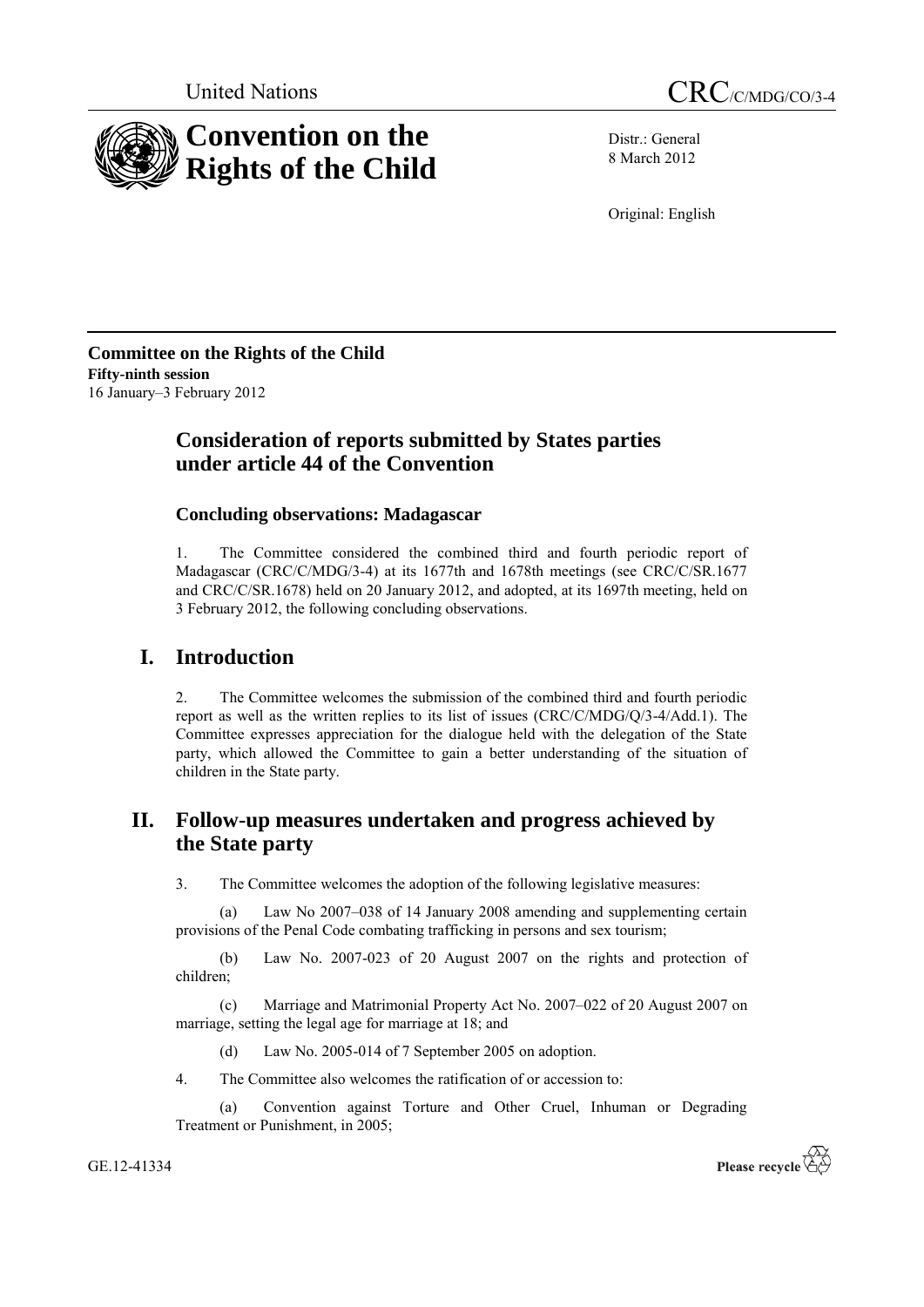(b) Optional Protocol to the Convention on the Rights of the Child on the sale of children, child prostitution and child pornography, in 2004;

(c) Optional Protocol to the Convention on the Rights of the Child on the involvement of children in armed conflict, in 2004;

(d) Convention on Prohibitions or Restrictions on the Use of Certain Conventional Weapons Which May Be Deemed to Be Excessively Injurious or to Have Indiscriminate Effects (with Protocols I, II and III), in 2008;

(e) United Nations Convention against Transnational Organized Crime, in 2005;

(f) Protocol to Prevent, Suppress and Punish Trafficking in Persons, Especially Women and Children, supplementing the United Nations Convention against Transnational Organized Crime (Palermo Protocol), in 2005;

(g) Protocol against the Smuggling of Migrants by Land, Sea and Air, supplementing the United Nations Convention against Transnational Organized Crime, in 2005;

(h) The Hague Convention on Protection of Children and Cooperation in respect of Intercountry Adoption, in 2004;

(i) World Health Organization Framework Convention on Tobacco Control, in 2004;

(j) Protocol against the Illicit Manufacturing of and Trafficking in Firearms, Their Parts and Components and Ammunition, supplementing the United Nations Convention against Transnational Organized Crime, in 2005; and

(k) African Charter on the Rights and Welfare of the Child, in 2005.

5. The Committee also welcomes the following institutional and policy measures:

(a) The National Human Rights Council, established by Law No. 2008–012 of 17 July 2008;

(b) National strategy for risk management and social protection (2007);

(c) The National Plan of Action on Violence against Children (2007);

(d) The establishment of the Commission on the Rights of the Child, by Decree No. 2005-025;

(e) National policy for risk and disaster management (2003).

6. The Committee notes as positive the standing invitation to all United Nations special procedure mandate holders, extended by the State party in August 2011.

## **III. Factors and difficulties impeding the implementation of the Convention**

7. The Committee takes note of the current and unfolding political crisis in the State party, which is currently led by a transitional government, and the negative effect this has had on the development and implementation of relevant legislation, policy and programmes for children. The Committee reminds the State party of the continuity of international human rights obligations, that the rights under the Convention apply to all children at all times and that it is the primary responsibility of the State party to take all appropriate measures to respect and ensure the rights set forth in the Convention regardless of political disputes or leadership structure. The Committee also takes note of the negative impact of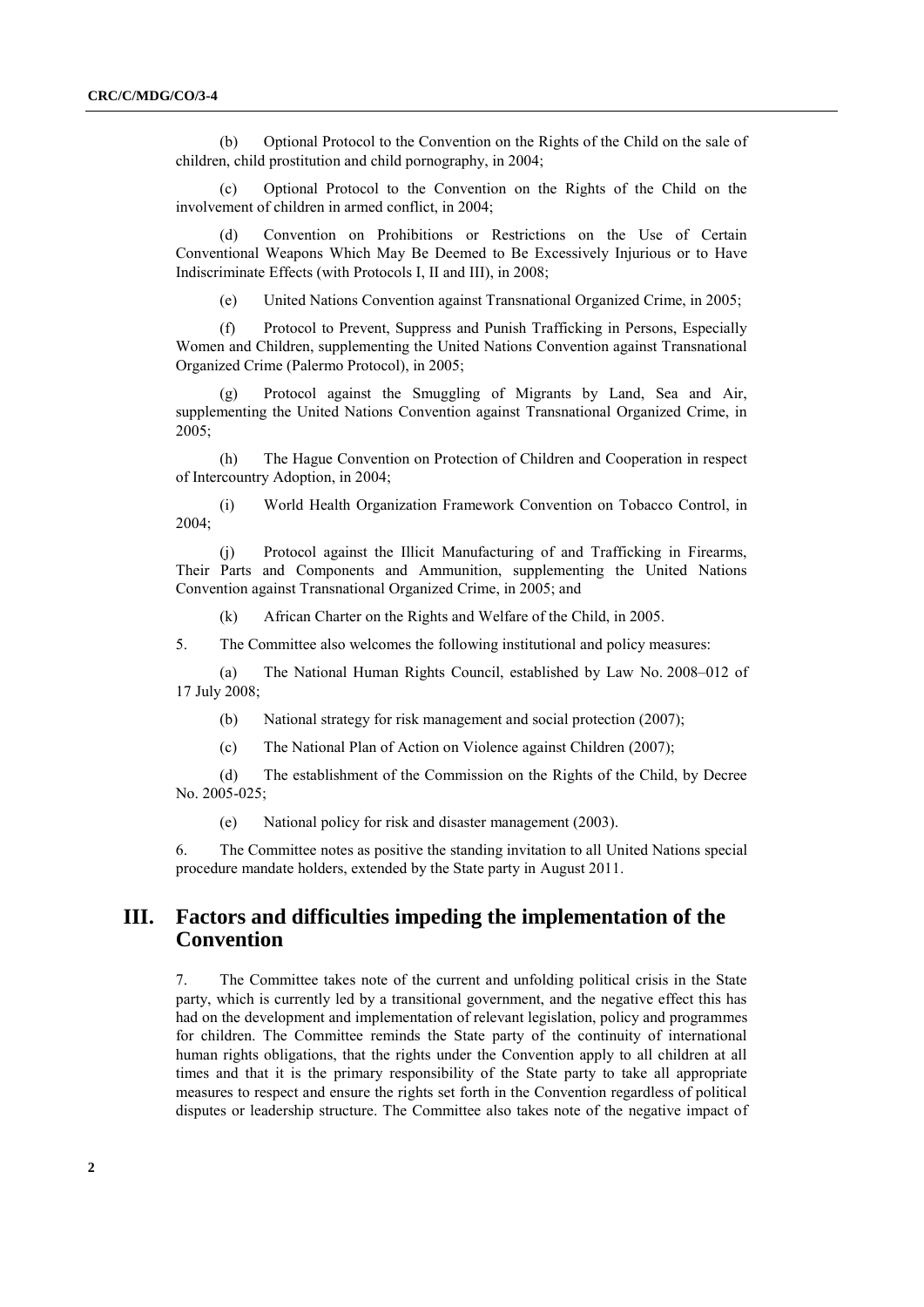frequent natural disasters, including hurricanes and typhoons, on the children in the State party.

## **IV. Main areas of concerns and recommendations**

## **A. General measures of implementation (arts. 4, 42 and 44, para. 6, of the Convention)**

## **The Committee's previous recommendations**

8. The Committee welcomes efforts by the State party to implement the Committee's concluding observations on the State party's second periodic report (CRC/C/15/Add.218). Nevertheless, the Committee notes with regret that several of these concluding observations have not been sufficiently addressed or addressed at all.

9. **The Committee urges the State party to take all necessary measures to address those recommendations from the concluding observations to its second periodic report (CRC/C/15/Add.218) that have not yet been implemented or sufficiently implemented, including those on developing a comprehensive national plan of action on children's rights, efficient and effective coordination, independent monitoring and children with disabilities, and to provide adequate follow-up to the recommendations contained in the present concluding observations.**

## **Coordination**

10. The Committee notes with concern that there is no single government entity responsible for overall coordination of the policies, laws and programmes relating to children's rights. The Committee notes that the Ministry of Population and Social Affairs plays a role in coordinating and monitoring children's rights and that specific sectoral coordination forums exist. However, the Committee notes with concern that these mechanisms are inadequate to ensure an effective and comprehensive coordination of implementation of children's rights across all sectors and between national and regional levels.

11. **The Committee urges the State party to clearly assign a government entity to be responsible for overall coordination of the implementation of the laws, policies and programmes relating to children's rights and provide such an entity with a clear mandate and adequate human, technical and financial resources to carry out its functions, which must include monitoring and evaluation of the implementation of the rights. The Committee encourages the State party to provide information on the measures taken on coordination of the implementation of the Convention in its next periodic report.**

#### **National plan of action**

12. While noting the numerous existing sectoral action plans, including on education, nutrition, HIV/AIDS, water and sanitation, the Committee remains concerned that the State party does not have a comprehensive policy or national plan of action for the implementation of the Convention. The Committee is further concerned that relevant sectoral plans of action on children's rights, including the National Plan of Action on Violence against Children (2008–2012) and the National Strategy for Preventing Abandonment, Deinstitutionalization and Community Care of Children in Madagascar (2011–2015), have been developed but do not have a budget allocated to them and have not been implemented.

13. **The Committee recommends that the State party develop and implement a comprehensive policy or national plan of action for implementation of children's**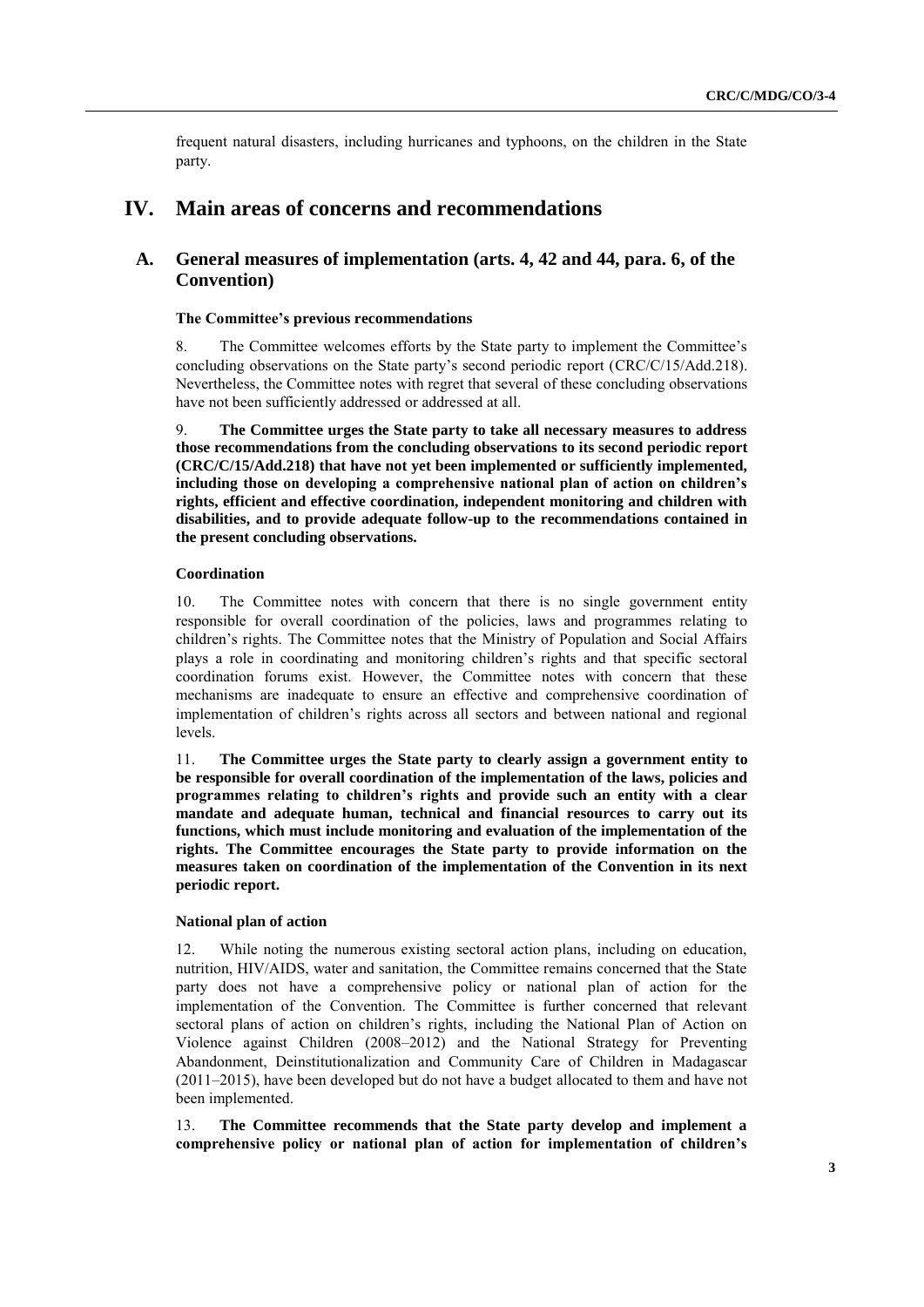**rights that coordinates all sectoral action plans and is harmonized with the overall national development plan and poverty reduction strategies. The Committee recommends that the State party allocates the necessary financial resources required for the implementation of existing and new policies and plans of action for children. The Committee encourages the State party to seek technical assistance from the United Nations Children's Fund (UNICEF) and to involve civil society in the preparation and implementation of such policies and plans.**

#### **Independent monitoring**

14. While noting the establishment of the National Council for Human Rights in 2008, the Committee notes with concern that the National Council is not yet operational and that independent monitoring of children's rights is insufficient and inefficient. The Committee notes the existence of the Office of the Ombudsman, but also notes that its mandate is limited to public administration matters and that it does not have a practice of considering complaints from children.

15. **The Committee urges the State party to take all necessary measures to ensure that the National Council for Human Rights becomes operational and complies with the Principles relating to the status of national institutions for the promotion and protection of human rights (Paris Principles), to ensure comprehensive and systematic monitoring of children's rights. The Committee recommends that the State party review the mandate and operation of the Office of the Ombudsman and consider how children could have greater access to this institution. The Committee recommends that the State party ensure that child victims of human rights violations are comfortable and secure when approaching these institutions and are not subject to any repercussions after submitting complaints. Drawing attention to its general comment No. 2 (2002) on the role of independent human rights institutions in the promotion and protection of the rights of the child, the Committee also calls upon the State party to ensure that these national mechanisms be provided with the necessary human, technical and financial resources to ensure their independence and efficiency.**

## **Allocation of resources**

16. The Committee expresses its concern that the current suspension of international development aid to the State party owing to the political situation in the State party has negatively affected the provision of services for children, in particular in education and health. Furthermore, the Committee notes with concern that the State party has increased its 2010 budget for domestic security and the Armed Forces, while reducing funding in the areas of health, education, social affairs, justice, and youth. The Committee notes that disaggregated analyses on budget allocations for children are not available.

17. **The Committee recommends that the State party take urgent action to ensure that, despite the current political and resulting financial crisis, budget allocations for policies, plans and programmes on children's rights, in particular education and health, are protected and sustained to the extent possible within available resources. The Committee recommends that the State party take urgent action to remedy the recent decrease in funding to the social sector and increase resources thereto, as the decrease affects children, taking due note of the investment in the next generation as a means to ensure sustainable and peaceful development of the State party.**

18. **Furthermore, the Committee recommends that the State party take into account its recommendations during the day of general discussion in 2007 on "Resources for the Rights of the Child - Responsibility of States" in planning its future budgets, and specifically:**

**(a) Build capacity to utilize a child rights approach in the elaboration of the State budget and implement a tracking, monitoring and evaluation system for the allocation and the use of resources for children by all relevant sectors throughout the**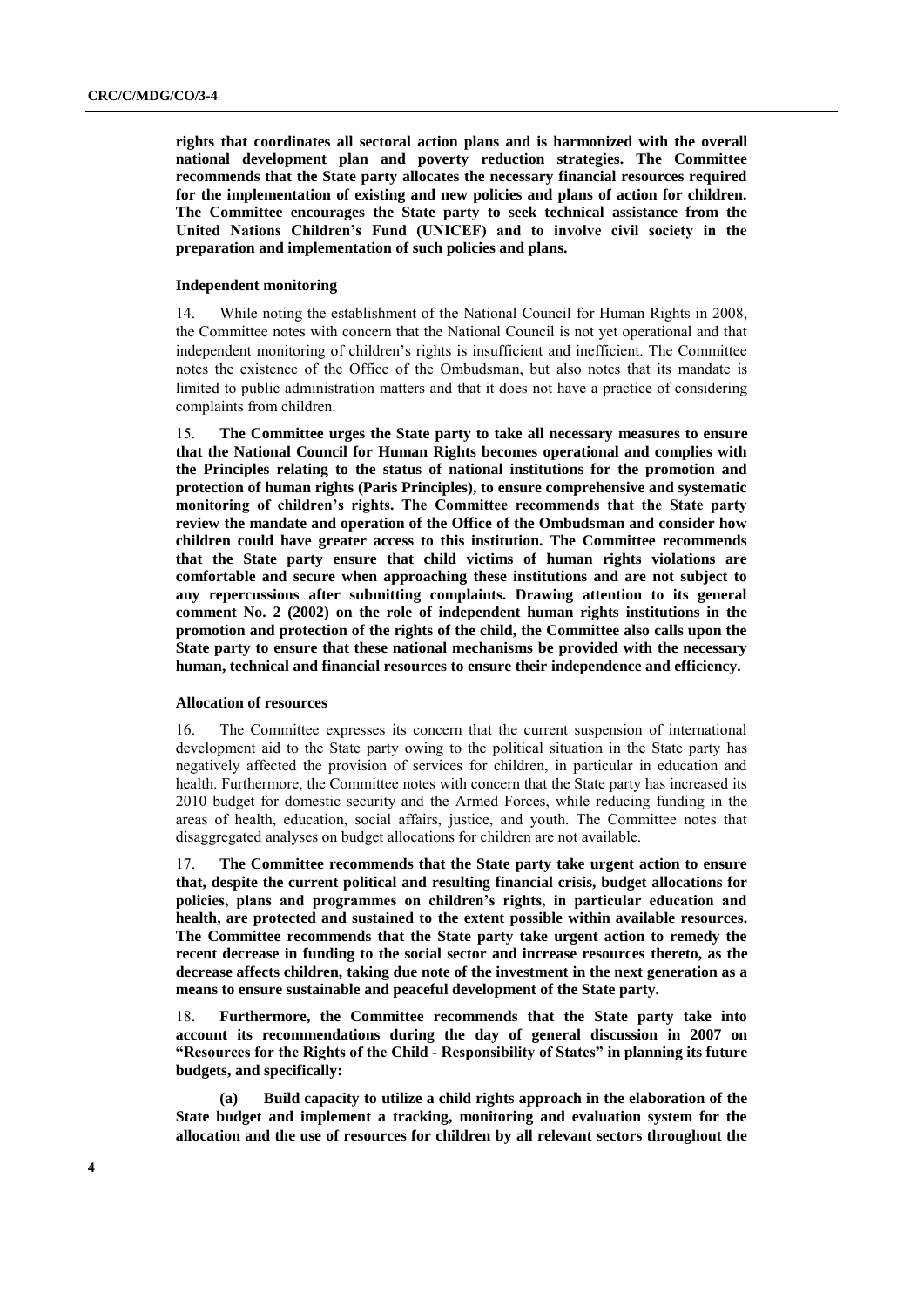**budget, thus providing visibility to investment in children. The Committee also urges that this tracking system be used for impact assessments on how investments in any sector may serve the best interests of the child, ensuring that the differential impact of such investment on girls and boys is measured;**

**(b) Conduct a comprehensive assessment of budget needs and establish clear allocations for those areas that progressively address the disparities in indicators such as gender, disability and geographical location related to children's rights; and**

**(c) Define strategic budgetary lines in general and sectoral allocations for children in disadvantaged or vulnerable situations (such as girls and children with disabilities) that may require social measures, including affirmative action, and make sure that those budgetary lines are protected even in situations of economic crisis, natural disasters or other emergencies.**

### **Data collection**

19. The Committee takes note of the State party's efforts to improve data collection through the National Statistics Institute but is concerned that data in relevant areas are still lacking or not sufficiently disaggregated. In particular, the Committee notes that data is lacking on children living with HIV, alcohol and drug consumption by children, the percentage of children with disabilities enrolled in school and children living on the streets. The Committee is also concerned about the lack of coordination of data collection between different ministries and between national and regional levels.

20. **The Committee recommends that the State party continue to strengthen its data collection system, to ensure coordination of data collection on all areas of the Convention and in all regions, analyse the data collected as a basis for assessing progress achieved in the realization of child rights and help design policies and programmes to implement the Convention. The Committee encourages the State party to disaggregate data by age, sex, geographic location, ethnicity and socio-economic background to facilitate analysis of the situation of children.**

#### **Child rights and the business sector**

21. The Committee is concerned that exploitation of natural resources, including through the mining sector, extractive and forestry industries and the tourism sector, does not always benefit the local community, including its children, and brings such harmful effects to families and children as economic exploitation of children and sex tourism, resettlement of communities without appropriate services and harm to the environment and wildlife. The Committee notes the lack of information on any regulatory framework regarding social and environmental responsibility of business corporations and industries, both national and international, to prevent possible negative impact of their activities on children.

22. **The Committee recommends that the State party establish and implement regulations to ensure that the business sector complies with international and domestic standards on corporate social responsibility, in line with the United Nations Business and Human Rights Framework, which outlines the duty of States to protect against human rights abuses by businesses; corporate responsibility to respect human rights; and the need for more effective access to remedies when violations occur. In doing so, the Committee encourages the State party to focus on the protection of the rights of the child and to investigate and provide remedies in reported cases of abuse by corporations and their executives. The Committee encourages the State party to consider the Human Rights Council resolution 8/7 welcoming the report identifying the ¨Protect, Respect and Remedy¨ framework and resolution 14/7 requesting the new Working Group to follow-up on this matter, both of which note that the rights of the child be included when exploring the relationship between business and human rights.**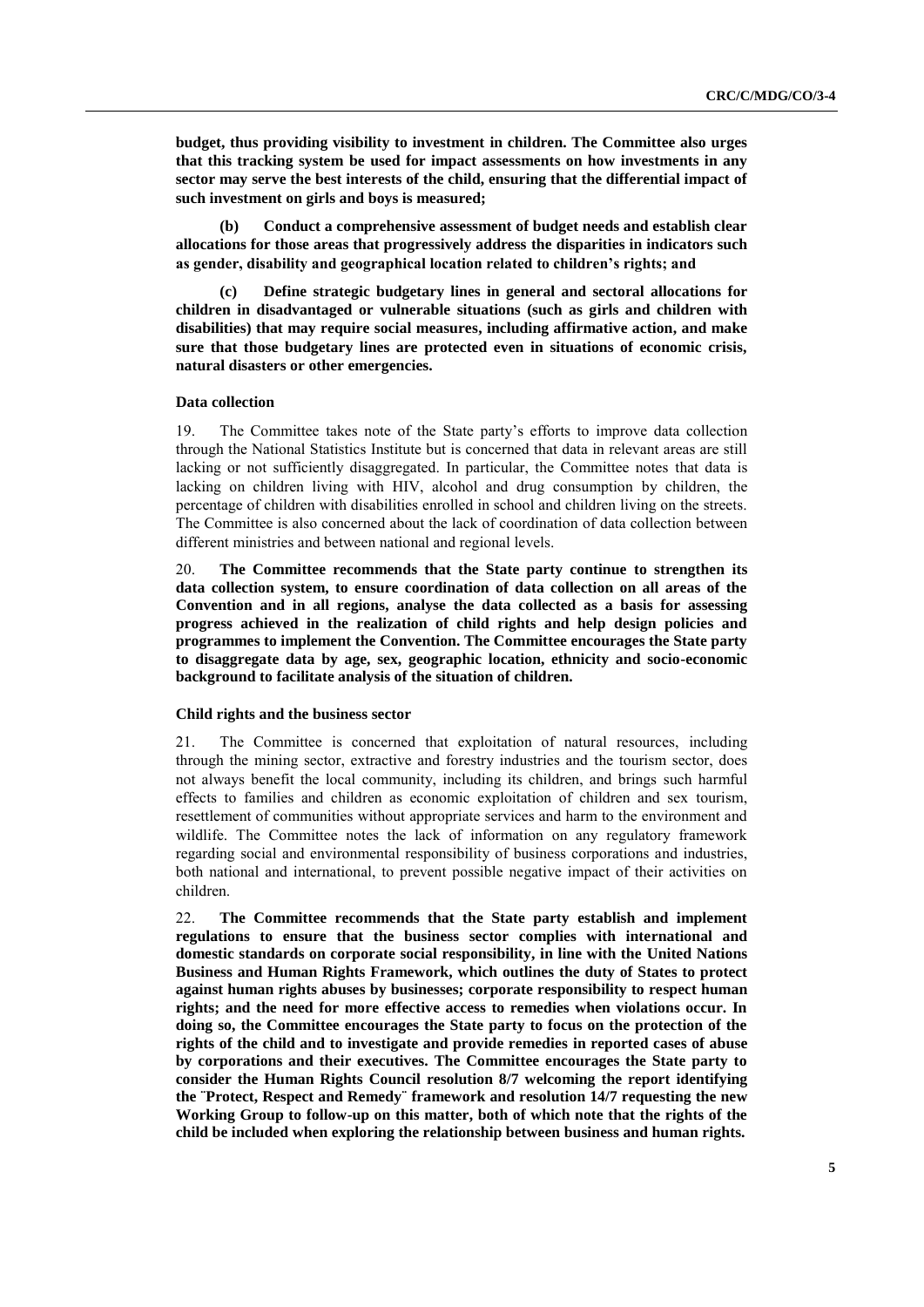## **B. General principles (arts. 2, 3, 6 and 12 of the Convention)**

#### **Non-discrimination**

23. The Committee welcomes the efforts by the State party to address discrimination, including the adoption of Decree 2009-1147 on inclusive education and legislation against discrimination due to HIV status. However, the Committee remains concerned that discrimination is still widespread in the State party, in particular against girls, twins, children with disabilities and children living with HIV/AIDS.

24. **The Committee recommends the State party to increase measures to combat discrimination, in particular against girls, twins, children with disabilities and children living with HIV/AIDS, through programmes and policies to combat inequalities in access to education, health and development, raise awareness of discrimination and foster an inclusive and tolerant environment in schools and other spaces for children**.

### **Best interests of the child**

25. The Committee welcomes the incorporation of the principle of the best interest of the child into national legislation. The Committee is nevertheless concerned at the low level of awareness of this principle among professionals working with children and for children, the general public and in particular among children.

26. **The Committee urges the State party to strengthen its efforts to ensure that the principle of the best interests of the child is appropriately integrated and consistently applied in all legislative, administrative and judicial proceedings, as well as in all policies, programmes and projects relevant to and having an impact on children. The legal reasoning for all judicial and administrative judgments and decisions should also be based on this principle. The Committee further recommends that the State party raise awareness of the principle of the best interest of the child among professionals working with children such as teachers, judges and social workers, traditional and community leaders and in the community at large, including children, through radio, television and newspaper campaigns.**

#### **Right to life, survival and development**

27. The Committee notes the programmes by the State party, in cooperation with UNICEF, to protect twins, particularly in the region of Mananjary against ill-treatment and discrimination. However, the Committee remains seriously concerned about persistent traditional beliefs that twins bring bad luck, and the continued practice of ill-treatment, rejection and abandonment of twins in the Mananjary region leading, in some cases, to the death of children.

28. **In light of article 6 of the Convention, the Committee recommends that the State party take all necessary measures to stop the ill-treatment, rejection and abandonment of twins, including through legislation and increased awareness-raising in the society at large, which should involve traditional leaders. In addition, the Committee recommends that the State party take all necessary measures to ensure that the placement in institutions of twins must be a measure of last resort.**

### **Respect for the views of the child**

29. The Committee is concerned that traditional attitudes towards children in society limit, and often prevent, children from expressing their views on a wide range of issues that affect them within the family, schools, institutions, judicial system and society at large. The Committee is concerned that the views of the child are only sought on special occasions such as on child and youth days.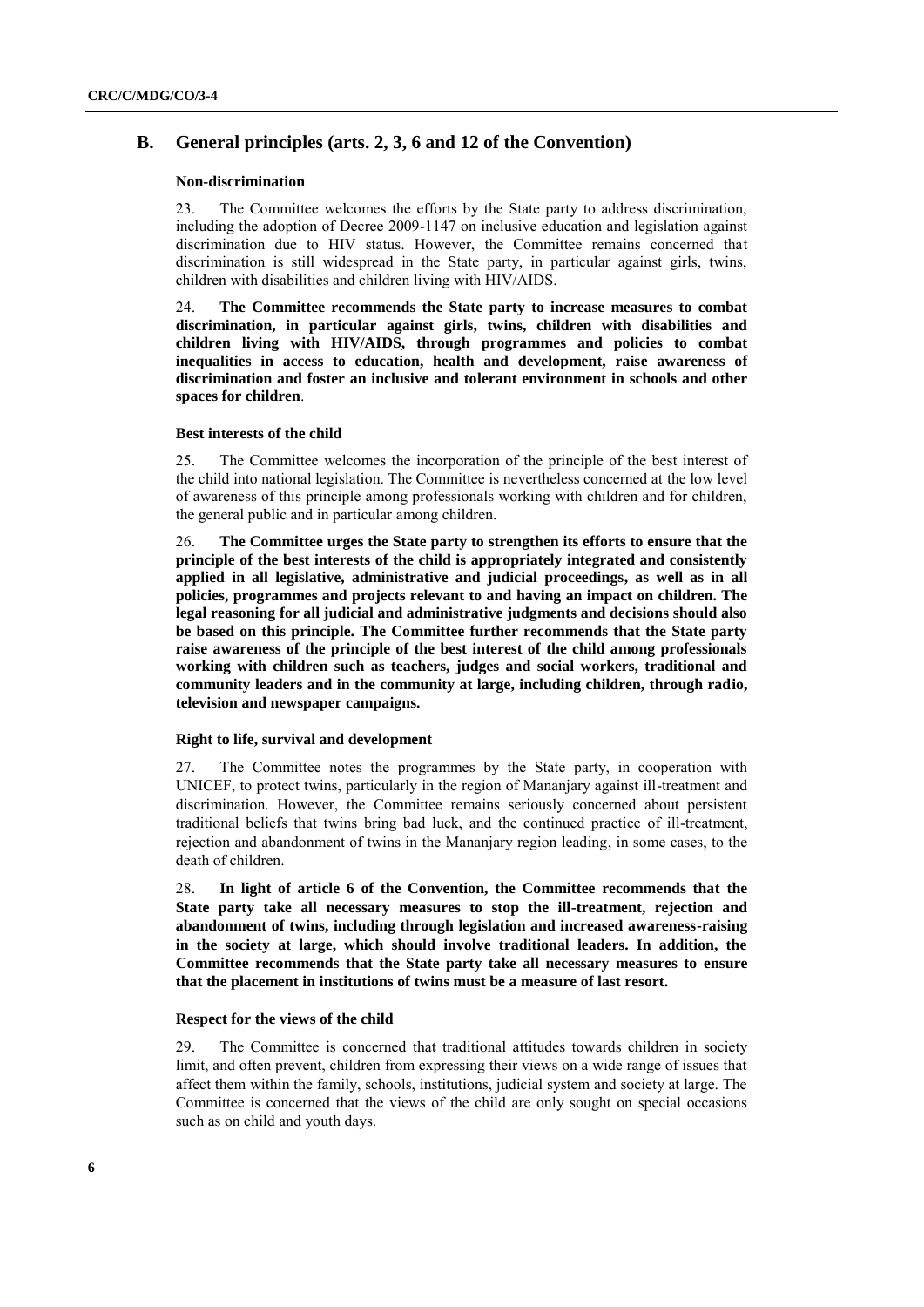30. **The Committee recommends that the State party, by taking into consideration the Committee's general comment No. 12 (2009) on the right of the child to be heard:**

**(a) Strengthen its efforts to ensure that children have the right to express their views freely in all matters affecting them and to have those views given due weight in schools and other educational institutions, as well as in the family, and reduce the disparities in the opportunities for the participation of students from different social backgrounds and various regions; and**

**(b) Ensure that children are provided with the opportunity to be heard in any judicial, including civil and penal matter, and in administrative proceedings affecting them, and that due weight is given to those views in accordance with the age and maturity of the child.**

## **C. Civil rights and freedoms (arts. 7, 8, 13–17, 19 and 37 (a) of the Convention)**

## **Nationality**

31. The Committee notes with concern that legislation on nationality discriminates against children born to a Malagasy mother and a father of foreign nationality, as well as children born out of wedlock in some cases, and welcomes the indication given by the State party that this legislation is currently being reviewed. The Committee is further concerned that Malagasy legislation does not grant children born in Madagascar Malagasy nationality in cases where such children would otherwise be stateless.

32. **The Committee recommends that the State party urgently finalize the reform of the legislation on nationality of children and ensures that no discrimination exists against children born of a Malagasy mother and a father of foreign nationality or children born out of wedlock. The Committee also urges the State party to ensure that children born in Madagascar do not risk being stateless.**

### **Birth registration**

33. The Committee welcomes the progress made in registering children at birth through the National Programme for Rehabilitating Birth Registration (EKA). However, the Committee is concerned that the level of birth registration is still low (20 per cent of births were not declared in 2008–2009), that the EKA programme does not cover all regions (only 921 out of 1,549 municipalities received support in 2010) and reports that funding for the programme decreased in 2010.

34. **The Committee recommends that the State party continue and intensify its efforts in ensuring free and compulsory birth registration for all children, including through use of mobile registration centres, and raise public awareness about the importance of birth registration. To achieve this objective, the State party should allocate adequate human, technical and financial resources to ensure easy access to registration by population in rural as well as urban areas.**

### **Freedom of expression and access to appropriate information**

35. The Committee notes with concern reports of infringements on freedom of expression including attacks on journalists and closing down of media outlets in conjunction with information that the population of Madagascar, in particularly its children, have very limited access to information through media.

36. **The Committee recommends that the State party take all available measures to ensure the respect for freedom of expression, despite the current political crisis, and ensure that children have access to appropriate information, inter alia by providing**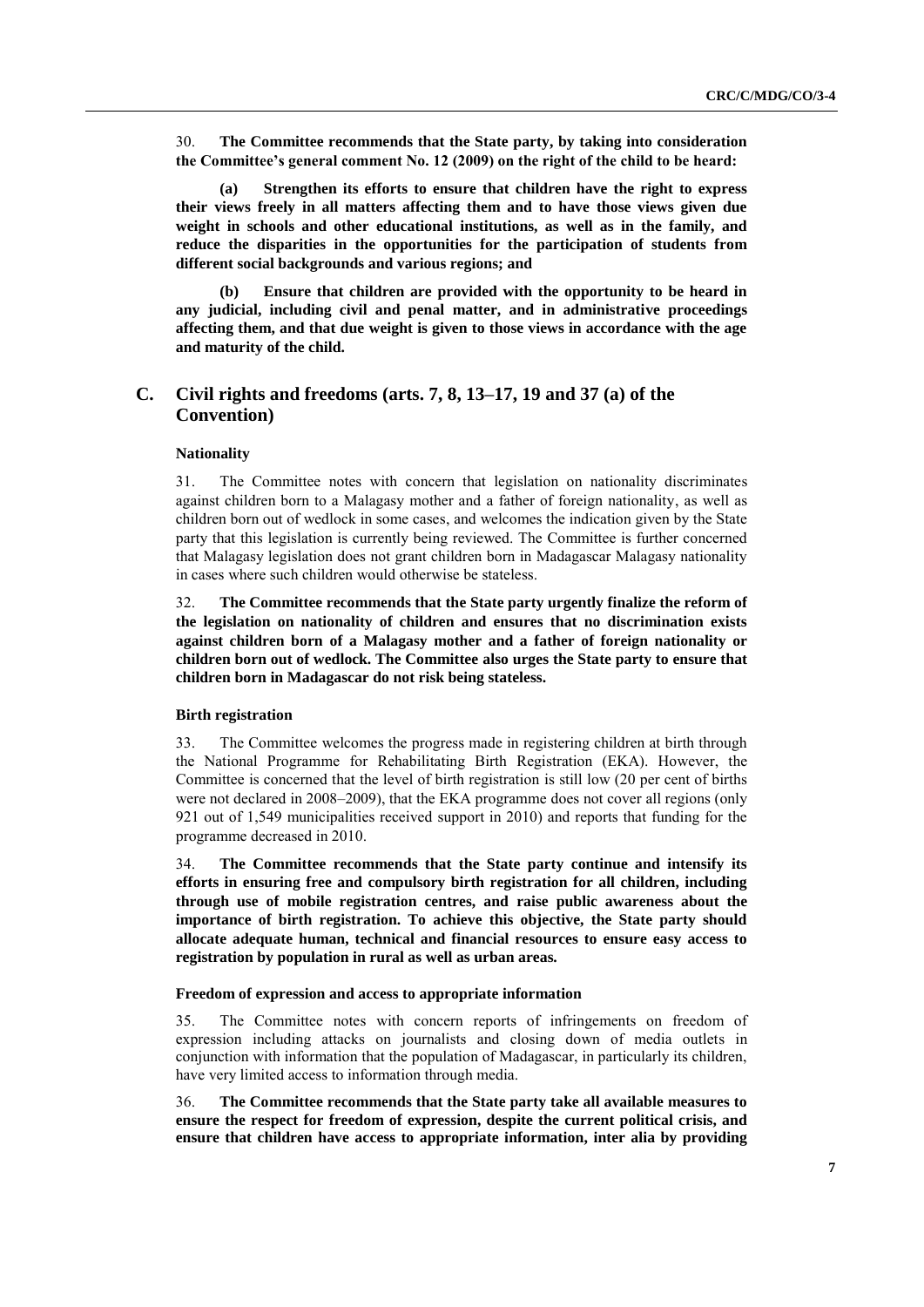**greater access to newspapers, libraries, radio and television, and to ensure that children are protected from harmful information. The Committee also urges the State party to ensure that children have the right to seek, receive and impart information and ideas of all kinds, regardless of frontiers, either orally, in writing or in print, in the form of art, or through any other media of the child's choice.**

#### **Corporal punishment**

37. The Committee notes that, although corporal punishment is prohibited in schools, it remains lawful in the home and alternative care settings. The Committee regrets that the State party report provides limited information on corporal punishment.

38. **Taking due note of the Committee's general comment No. 8 (2006) on the right of the child to protection from corporal punishment and other cruel or degrading forms of punishment, the Committee recommends that the State party:**

**(a) Consider enacting legislation to explicitly prohibit corporal punishment of children in all settings, including within the family and in alternative care settings;**

**(b) Ensure that laws prohibiting corporal punishment are effectively implemented and that legal proceedings are systematically initiated against those responsible of violence against children; and**

**(c) Introduce public education, awareness-raising and social mobilization campaigns on the harmful effects of corporal punishment with a view to changing the general attitude towards this practice and promote positive, non-violent, participatory forms of child-rearing and education as alternative forms of discipline.**

## **D. Family environment and alternative care (arts. 5, 18 (paras. 1–2), 9–11, 19–21, 25, 27 (para. 4) and 39 of the Convention)**

#### **Family environment**

39. The Committee welcomes the efforts of the State party and traditional authorities in providing parental guidance to families in vulnerable situations. The Committee notes the negative effects of poverty on the family structure and that parents of families living in extreme poverty often place their children in institutions. The Committee notes with concern that the National Strategy for Preventing Abandonment, Deinstitutionalization and Community Care of the Child drafted in 2010 has only been validated at the technical level and lacks sufficient resources for its implementation.

### 40. **The Committee recommends that the State party:**

**(a) Continue and strengthen its support to families in vulnerable situations, in particular single-parent families and families living in extreme poverty through systematic, long-term policies and programmes to ensure access to social services and sustainable income opportunities;** 

**(b) Ensure adequate funding and implementation of the National Strategy for Preventing Abandonment, Deinstitutionalization and Community Care of Children;**

**(c) Ratify the Convention on the Recognition and Enforcement of Decisions Relating to Maintenance Obligations, the Convention on the Law Applicable to Maintenance Obligations, and the Convention on Jurisdiction, Applicable Law, Recognition, Enforcement and Co-operation in respect of Parental Responsibility and Measures for the Protection of Children.**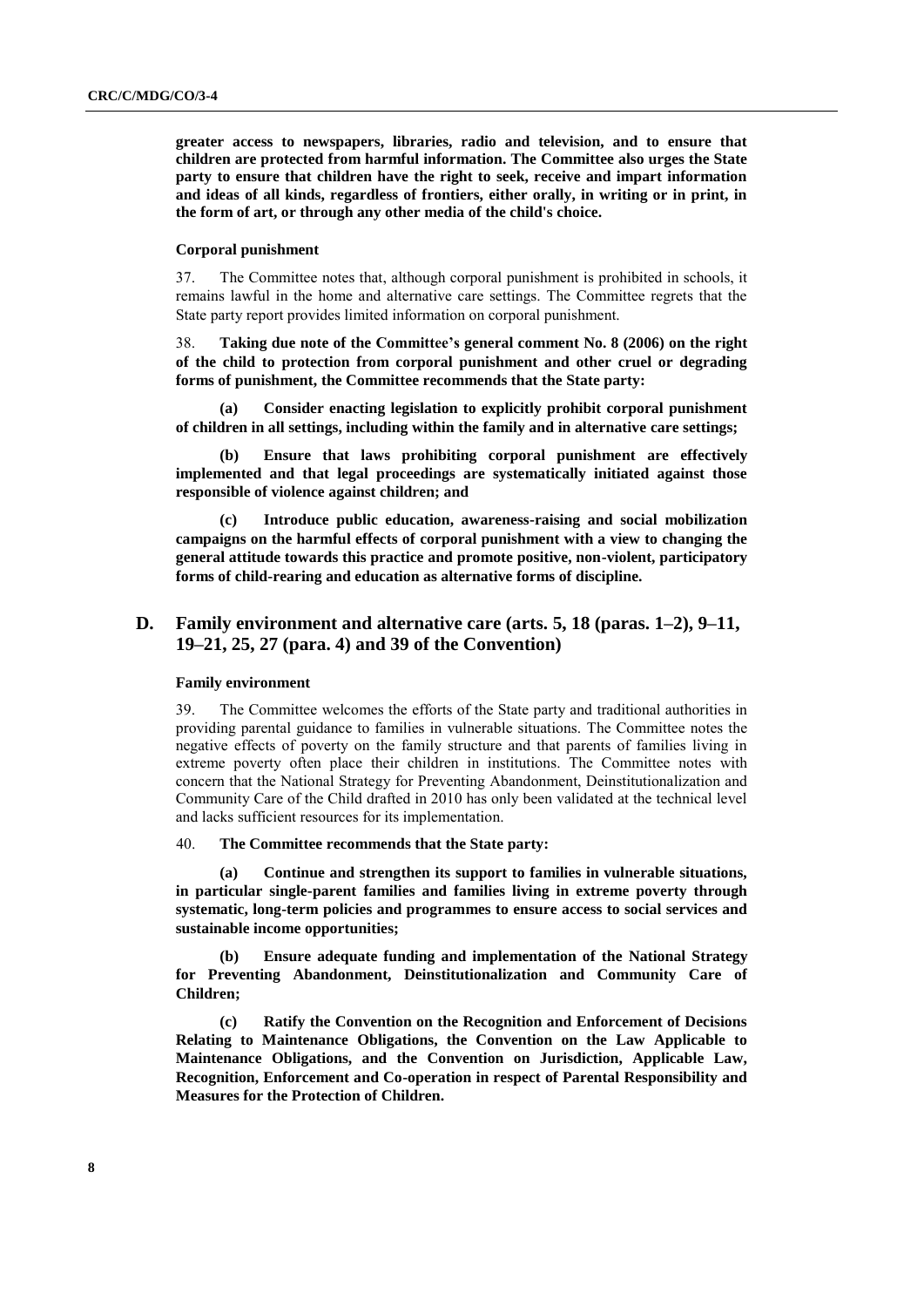#### **Children deprived of a family environment**

41. The Committee welcomes that the Law No. 2007-023 (2007) on the rights and protection of children provides that children may only be separated from their parents by judicial decision, based on their best interests, when their safety, health and care are compromised. The Committee is however concerned about the lack of monitoring of institutions or foster care by the relevant authorities, that limited sanctions are enforced in case of irregularities and that those placements are rarely subject to review, meaning children remain in an institution until adulthood.

42. **The Committee recommends that the State party ensure that institutions and foster placements are monitored and reviewed systematically and that irregularities are investigated and lead to appropriate changes or sanctions. In particular, the Committee encourages the State party to ensure that placements in alternative care are subject to periodic reviews. The Committee recommends that the State party ensure that the relevant Governmental institutions have sufficient human, technical and financial resources to carry out this mandate. In implementing these recommendations, the Committee encourages the State party to take into account the Guidelines for the Alternative Care of Children.**

### **Adoption**

43. The Committee notes with serious concern the prevalence of illegal international adoption in the State party. The Committee takes note of new legislation on criminalizing illegal adoption (Act No. 2005–014 of 7 September 2005 and Decree No. 2006–596 of 10 August 2006) and that a number of cases have been investigated and prosecuted. However, the Committee notes with concern that the Authority for Adoption in Madagascar has limited human, technical and financial resources and that low level of birth registration and high level of poverty facilitate and provide incentives for illegal adoptions.

#### 44. **The Committee recommends that the State party:**

**(a) Take all available measures to prevent illegal adoption through relevant policies and programmes, awareness-raising activities and implementation of relevant legislation including investigation and prosecution of relevant cases;** 

**(b) Take all available measures to address root causes, including providing support to families vulnerable to engage in illegal adoption; and**

**(c) Strengthen the Central Authority for Adoption in Madagascar, including by providing it with sufficient human, technical and financial resources to fulfil its mandate and to monitor and investigate cases of illegal adoption.**

### **Violence against children, including abuse and neglect of children**

45. The Committee notes with concern the high level of domestic violence in the State party, including sexual violence, affecting in particular women and girls, which appears to be socially tolerated. The Committee is seriously concerned at reports of sexual abuse of children, which remain without investigation, sanction or reparation. The Committee notes with concern the absence of a child protection policy and that the State party has not set a legal age for sexual consent. While the Committee welcomes the establishment of telephone helplines, the Committee is concerned that such services are not accessible for children in all regions.

### 46. **The Committee urges the State party to take all necessary measures to combat violence and abuse of women and children, including through:**

**(a) Implementing existing legislation and ensuring investigation and prosecution;**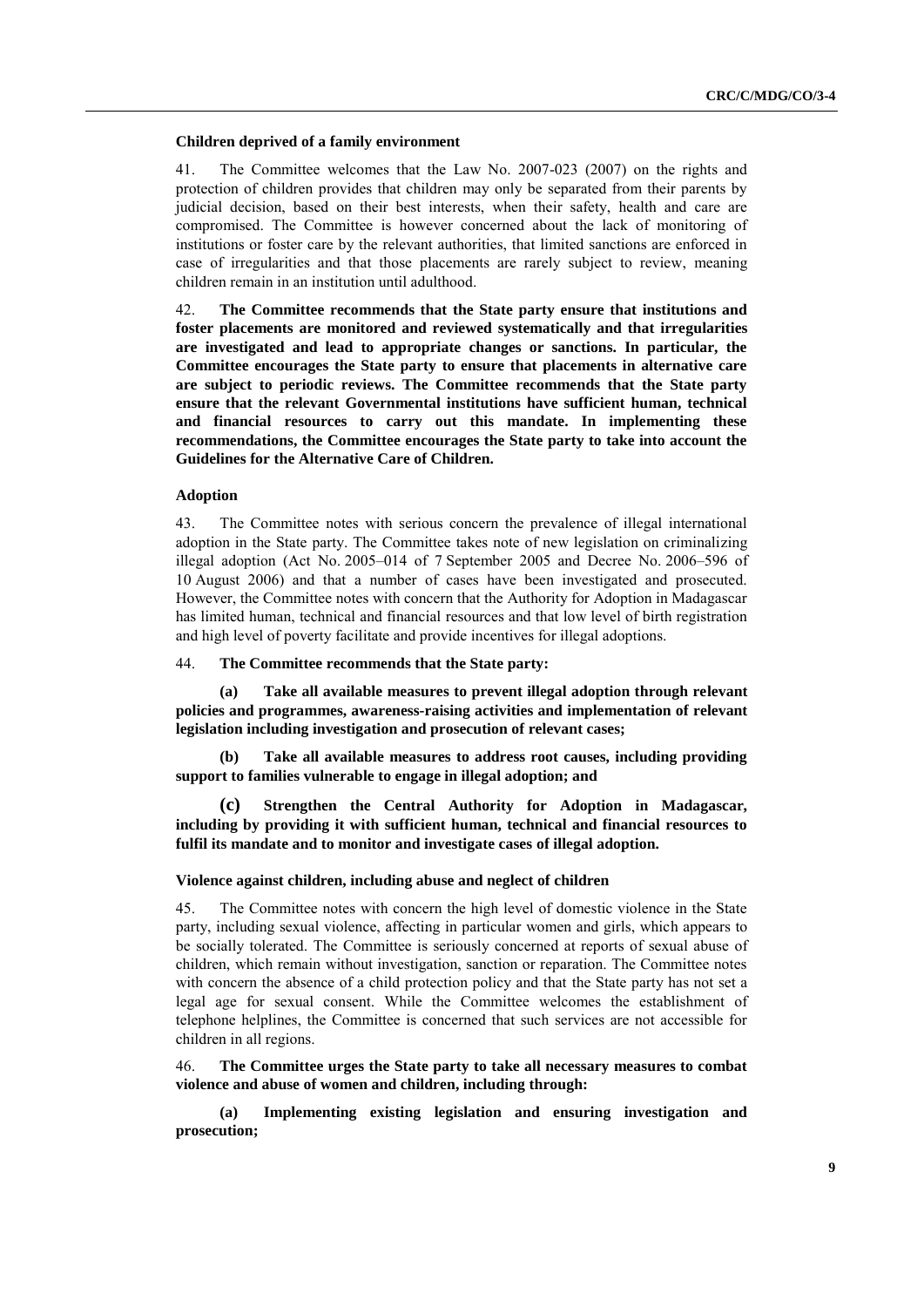**(b) Establishing a minimum age for sexual consent;**

**(c) Strengthening the capacities of relevant government institutions ensuring the law enforcement officers are trained in working with child victims of violence and abuse;** 

**(d) Expanding the telephone helpline services to all regions;**

**(e) Strengthening community-based mutual-help groups to address psychosocial and economic challenges (for example parenting and micro-credit groups);**

**(f) Strengthen welfare programmes to support families' standard of living including direct allowances to children at a certain age; counselling support to caregivers having difficulties with employment, housing and/or child-rearing; therapeutic programmes to assist caregivers with domestic violence, addictions to alcohol or drugs or other mental health needs (including mutual-help groups);**

**(g) Raising public awareness through the media and education programmes on violence against women and children;**

**(h) Strengthening availability and access to social and educational treatment and restorative approaches, in addition to purely punitive judicial involvement, in particular in cases of violence where perpetrators are primary caregivers; and** 

**(i) Ensuring that effective remedies are available, including compensation to victims and access to redress mechanisms and appeal or independent complaint mechanisms.**

## **E. Disability, basic health and welfare (arts. 6, 18 (para. 3), 23, 24, 26, 27 (paras. 1–3) of the Convention)**

### **Children with disabilities**

47. The Committee is concerned about widespread discrimination against and social exclusion of children with disabilities in the State party. The Committee is particularly concerned about the situation of children with disabilities who are isolated in the home, and about their particular vulnerability to abuse, including sexual abuse, and their reduced access to appropriate health-care services. While welcoming efforts by the State party to facilitate access to education for children with disabilities, the Committee remains seriously concerned about the very low rate of access for education, where only 4 per cent of children with disabilities attend school.

48. **The Committee recommends that the State party urgently address the high level of discrimination against children with disabilities and take all available measures to ensure that the rights of such children are realized, in line with the Committee's general comment No. 9 (2006) on the rights of children with disabilities. In particular, the Committee recommends the State party to:**

**(a) Eradicate impunity for abuse of children with disabilities by ensuring investigation, prosecution and appropriate sentencing of perpetrators of such abuse;**

**(b) Expand and strengthen awareness-raising activities for the community at large, aimed at combating prejudice and discrimination against children with disabilities;**

**(c) Strengthening the monitoring of situations of children with disabilities in the home, including training social workers on detecting signs of sexual abuse, in particular in children with mental disabilities;**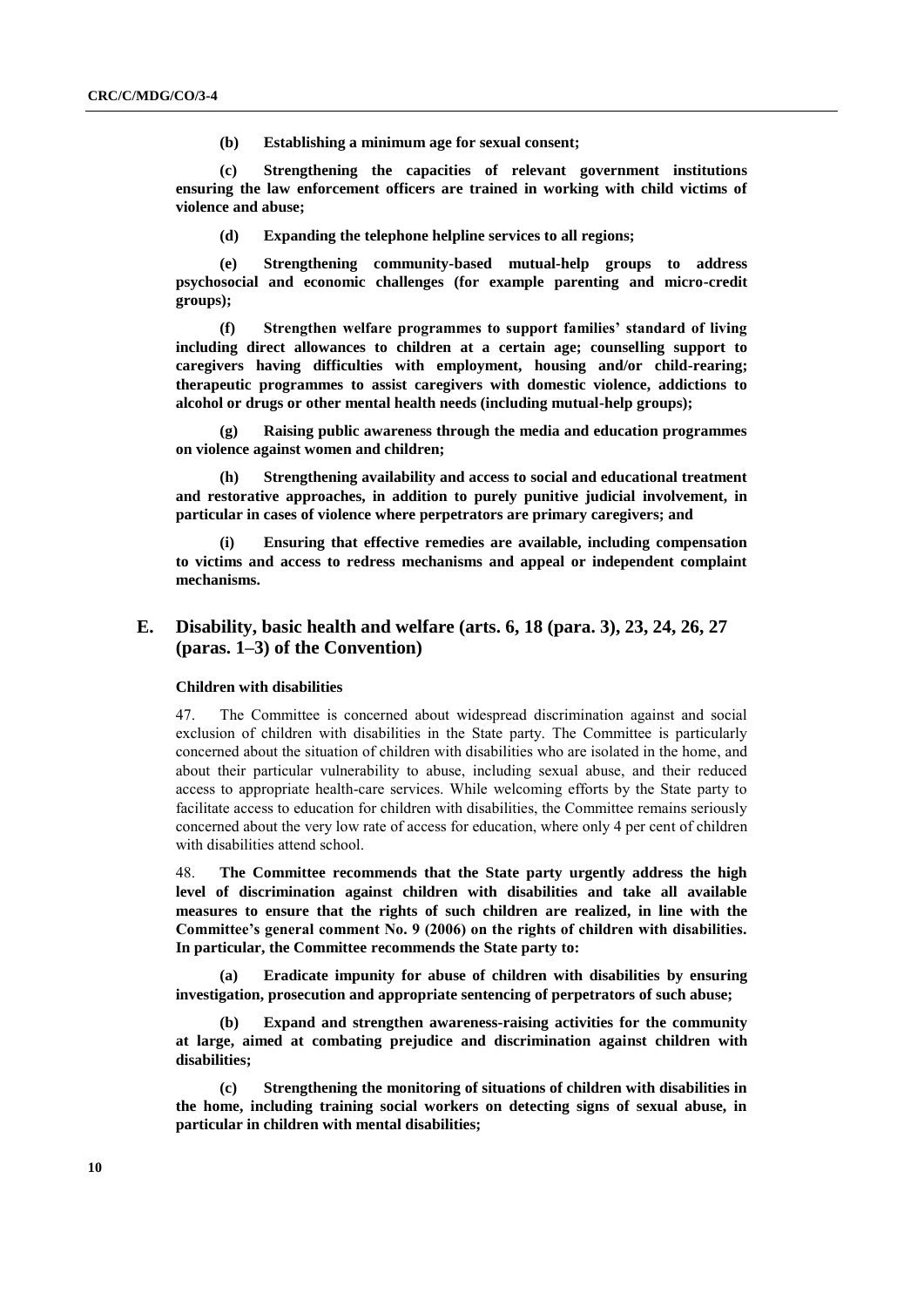**(d) Take all available measures to improve the access to education for children with disabilities;**

**(e) Strengthen implementation of programmes and policies on inclusive education to improve the numbers of children with disabilities who have access to education;**

**(f) Increase access to appropriate health care for children with disabilities, including by providing training in relevant skills to health-care workers and encouraging families to access health-care services for children with disabilities; and**

**(g) Ratify the Convention on the Rights of Persons with Disabilities.**

#### **Health and health services**

49. The Committee notes the progress in some key areas of the health sector in 2008– 2009, including a decrease in child mortality and increased vaccination coverage. The Committee is however seriously concerned about the significant reduction in the national budget allocated to health services in 2009 and 2010, the closure of a number of basic health-care centres, the reduction in the number of trained health-care professionals employed and the limited availability of essential medicines, including antibiotics. The Committee is also particularly concerned about:

(a) High level of maternal mortality and under-5 mortality rates;

(b) Widespread and chronic malnutrition, with 50 per cent of children under the age of 5 suffering from stunted growth, of which 24 per cent of children are under 6 months;

(c) High rates of malaria among children and low rates of protection of children against malaria, including through use of insecticide-treated mosquito nets;

(d) While noting the overall low prevalence of HIV/AIDS, reports of an increase in HIV prevalence in young persons with high-risk sexual behaviour and inadequacy of mother-to-child transmission prevention; and

(e) The decline in rates of exclusive breastfeeding within the first six months, reported as 51 per cent in 2008, and reports of violations of the National Code of Marketing Breastmilk Substitutes through promotional activities of private companies which has implications on the incidence and prevalence of nutrition in infants.

50. **In the light of the current financial constraints, the Committee urges the State party to conduct a rapid assessment of the health system, in particular at the community level, to urgently review its functioning and ensure that priority areas, including maternal- and infant-mortality-reduction activities, have secure and consistent funding. In this respect, the Committee reiterates the obligation of article 4 of the Convention requiring the State party to ensure the allocation of funds to the maximum extent of available resources. The Committee also urges the State party to:**

**(a) Strengthen social and financial support to children at risk of malnutrition and improve the systems at community level to monitor child growth and undertake relevant nutrition interventions through basic health centres in order to detect and address acute and chronic malnutrition;** 

**(b) Expand and strengthen preventive programmes against malaria with a particular focus on protecting mothers and children;**

**(c) Strengthen programs to prevent and treat HIV/AIDS with a particular focus on adolescents and prevention of mother-to-child transmission;**

**(d) Ensure access to adequate maternity health-care services and access to emergency obstetric care to all pregnant women, particularly those living in rural and**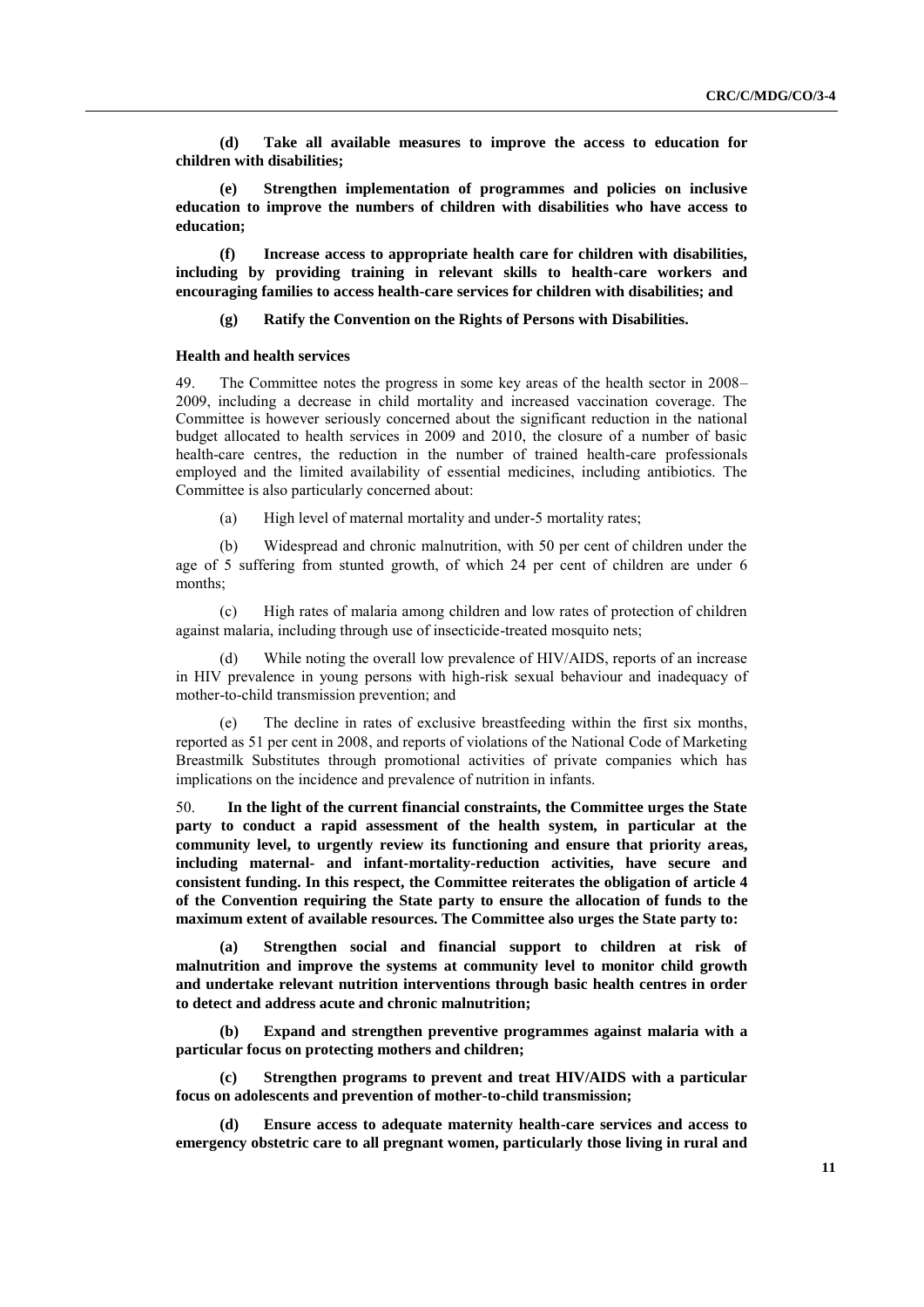**remote areas and ensure that such centres are provided with adequate human, technical and financial resources; and**

**(e) Take all efforts to increase the rates of exclusive breastfeeding in the first six months and ensure enforcement and monitoring of violations of the National Code of Marketing Breastmilk Substitutes.**

### **Adolescent health**

51. The Committee notes with concern reports that the current political crisis and subsequent weakening of societal and institutional frameworks have led to an increase in the use of drugs and alcohol as well as high-risk sexual activities among adolescents. The Committee is further concerned about high level of teenage pregnancies and low level of contraceptive use. The Committee notes the lack of information on a comprehensive protective system, including social and educational measures, for adolescents who find themselves in such difficult circumstances.

52. **The Committee recommends that the State party conduct an assessment of high-risk behaviours in adolescents and take appropriate measures to address such problems. The Committee further recommends that the State party continue and strengthen efforts to ensure access to family planning and sexual and reproductive health services and improve sexual and reproductive health education in all schools. The Committee recommends that the State party consider establishing a comprehensive protective system for adolescents, including social and educational measures such as after-school care programmes; child and youth groups and sporting clubs; cultural, artistic, recreational and leisure, including volunteer activity available for children; and counselling support to children experiencing difficulties (including self-harm).**

## **Harmful practices**

53. The Committee notes with deep concern the continuing prevalence of harmful practices, including discrimination and abandonment of twins and forced marriage (*moletry*). While welcoming that the State party has increased the minimum age of marriage to 18 years and facilitated registration of traditional marriages under the formal legal system, the Committee is concerned that early traditional marriages still occur. The Committee also notes with concern that a number of traditional festivities seem to result in an increase in children that have been subjected to rape and sexual abuse.

54. **The Committee recommends that the State party strengthen all measures to address harmful practices, including through working with traditional leaders and community based organisations to raise awareness of the harmful effects of these practises as well as pursue investigation and prosecutions of persons responsible for violations of children's rights through such practises.**

#### **Adequate standard of living**

55. The Committee notes with deep concern that 84.5 per cent of children under the age of 5 years are in a situation of poverty and 9 per cent of children under 5 years live in extreme poverty, as highlighted in the report of the mission of the Special Rapporteur on the right to food to Madagascar in July 2011 (A/HRC/19/59/Add.4, para. 3). The Committee is also concerned that about 50 per cent of the population of the State party has no access to clean drinking water and adequate sanitation facilities, especially in rural areas.

56. **The Committee urges the State party to take immediate and effective measures to ensure the right to an adequate standard of living for children and to provide parents and families, especially in rural areas, material assistance and support programmes, particularly with regard to nutrition, clothing, housing and access to**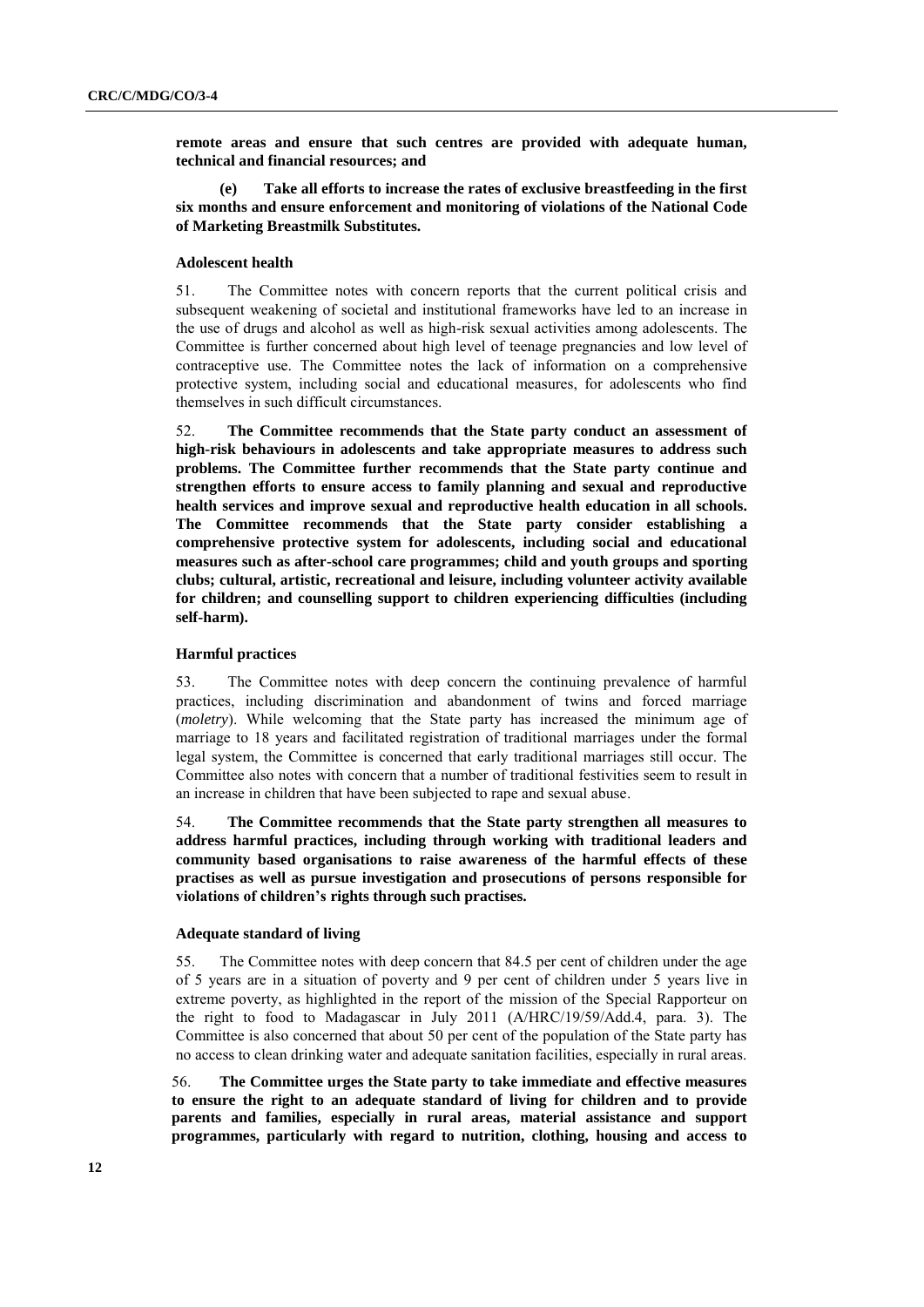**clean drinking water. In this regard, the Committee encourages the State party to consider the recommendations by the Special Rapporteur on the right to food (A/HRC/19/59/Add.4). The Committee encourages the State party to seek the technical and financial assistance of, among others, the United Nations offices, agencies and programmes.**

## **F. Education, leisure and cultural activities (arts. 28, 29 and 31 of the Convention)**

## **Education, including vocational training and guidance**

57. The Committee notes that an extensive programme of educational reform was adopted in 2006 but was interrupted due to the crisis. The Committee is concerned about low level of attendance, high rates of dropout, in particular of girls, resulting in a primaryschool completion rate of 66 per cent. The Committee is further concerned about the limited availability of early childhood education. The Committee is also concerned about recent reduction in budgetary provisions for education, and that schools have been forced to request parents for fees which led to significant dropout of students, in particular those living in vulnerable situations.

58. **The Committee recommends that the State party allocate sufficient financial resources to the school system, including early childhood education, to enable all children, in particular the most vulnerable, to have access to education. The Committee urges the State party to revive the educational reform and intensify such programmes as a matter of priority.**

## **G. Special protection measures (arts. 22, 30, 32-36, 38– 40, and 37 (b)–(d), of the Convention)**

## **Economic exploitation, including child labour**

59. The Committee notes with concern that a high level of children, including children as young as 5 years, are economically active, particularly in domestic service, agriculture and the mining industry. While noting that programmes and policies have been adopted by the State party to combat child labour, the Committee also notes with concern the lack of information on any investigation or prosecution of persons responsible for child labour.

60. **The Committee recommends that the State party continue and intensify programmes to address child labour, in particular through efficient inspection, investigation and prosecution of persons responsible and through preventative measures such as improving socio-economic conditions for children and ensuring access to education. The Committee encourages the State party to take into consideration the recommendations of the Committee on Economic, Social and Cultural Rights (E/C.12/MDG/CO/2, para. 21) as well as observations and requests by the Committee of Experts on the Application of Conventions and Recommendations of the International Labour Office. The Committee requests the State party to include information on such efforts in its next periodic report.**

### **Sexual exploitation**

61. While recognizing that the State party has adopted relevant legislation to prevent and prohibit sexual exploitation, the Committee notes with serious concern that child prostitution and sex tourism are on the rise in the State party, orphans being particularly vulnerable thereto. As recognized in the State party report (CRC/C/MDG/3-4, para. 787), a quarter of children aged 6–17 who were working in Antsiranana in 2006 were victims of sexual exploitation. The Committee notes with concern the low number of investigations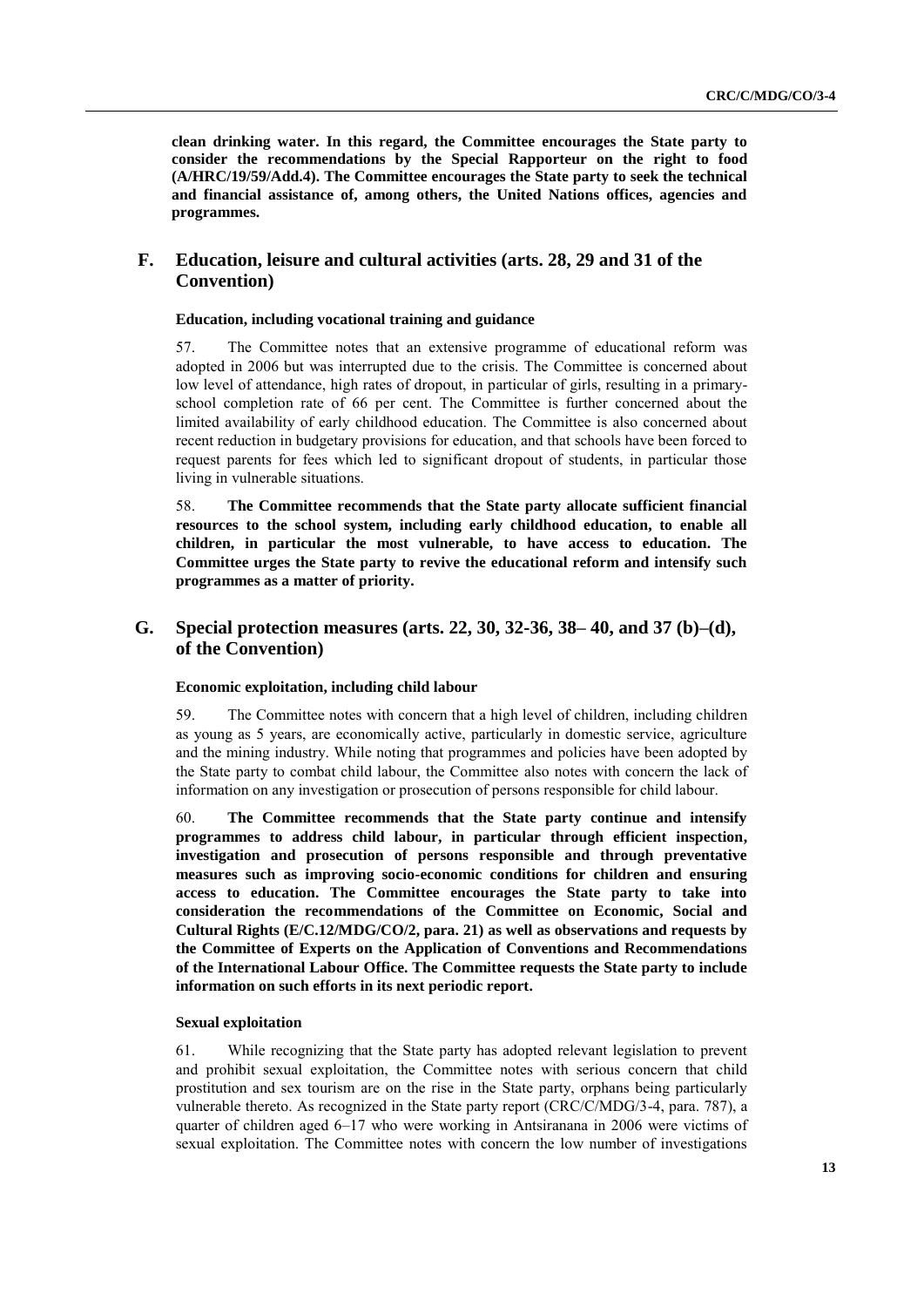into and prosecutions for child prostitution. The Committee is further concerned about reports that child sexual exploitation is widely accepted by parents, friends and communities and that this is related to the financial gains for poor families.

#### 62. **The Committee recommends that the State party:**

**(a) Enforce existing legislation and policies on sexual exploitation, in particular Law No. 2007–038 (2008) amending and supplementing certain provisions of the Penal Code combating trafficking in persons and sex tourism;**

**(b) Intensify efforts to investigate and prosecute cases of sexual exploitation, including child prostitution;**

**(c) Strengthen its programmes to create awareness of the prohibition of sexual exploitation, including prostitution, of children, in particular among children in vulnerable situations and professionals, including teachers, working with such children;**

**(d) Ensure that victims of sexual exploitation are provided with special protective measures to prevent victimization and re-victimization, particularly in the justice system;**

**(e) Intensify its efforts to collect data on the extent of sexual exploitation and abuse of children, essential to prepare a comprehensive response to combat the problems concerned;**

**(f) Submit its initial report under the Optional Protocol to the Convention on the sale of children, child prostitution and child pornography due since 2006; and**

**(g) Ensure that programmes and policies for the prevention, recovery and reintegration of child victims are in accordance with the outcome documents adopted at the 1996, 2001 and 2008 world congresses against commercial sexual exploitation of children held in Stockholm, Yokohama and Rio de Janeiro, respectively.**

#### **Trafficking of children**

63. The Committee is greatly concerned at high level of trafficking in persons, including children, from Madagascar to neighbouring countries and the Middle East for purposes of domestic servitude and sexual exploitation. The Committee is concerned at trafficking for sexual exploitation and illegal adoption. While the Committee notes that the Law on Anti-trafficking was adopted in 2008, it is concerned that the law is not sufficiently implemented and, in particular, that the law has not resulted in any known convictions to date.

64. **The Committee urges the State party to:**

**(a) Ensure the effective implementation of relevant legislation, policy and programmes to combat trafficking in children, including timely prosecution and punishment of traffickers and the provisions of protection and support to victims;** 

**(b) Adopt a comprehensive action plan to address trafficking and ensure the allocation of sufficient human and financial resources for its effective implementation, including collection of disaggregated data;**

**(c) Ensure that the judiciary, prosecutors, law enforcement, social workers and other relevant professionals receive specialised training in combating trafficking in children;**

**(d) Strengthen awareness-raising campaigns on trafficking, in particular targeting vulnerable communities where children are most at risk, including rural areas and areas of poverty;**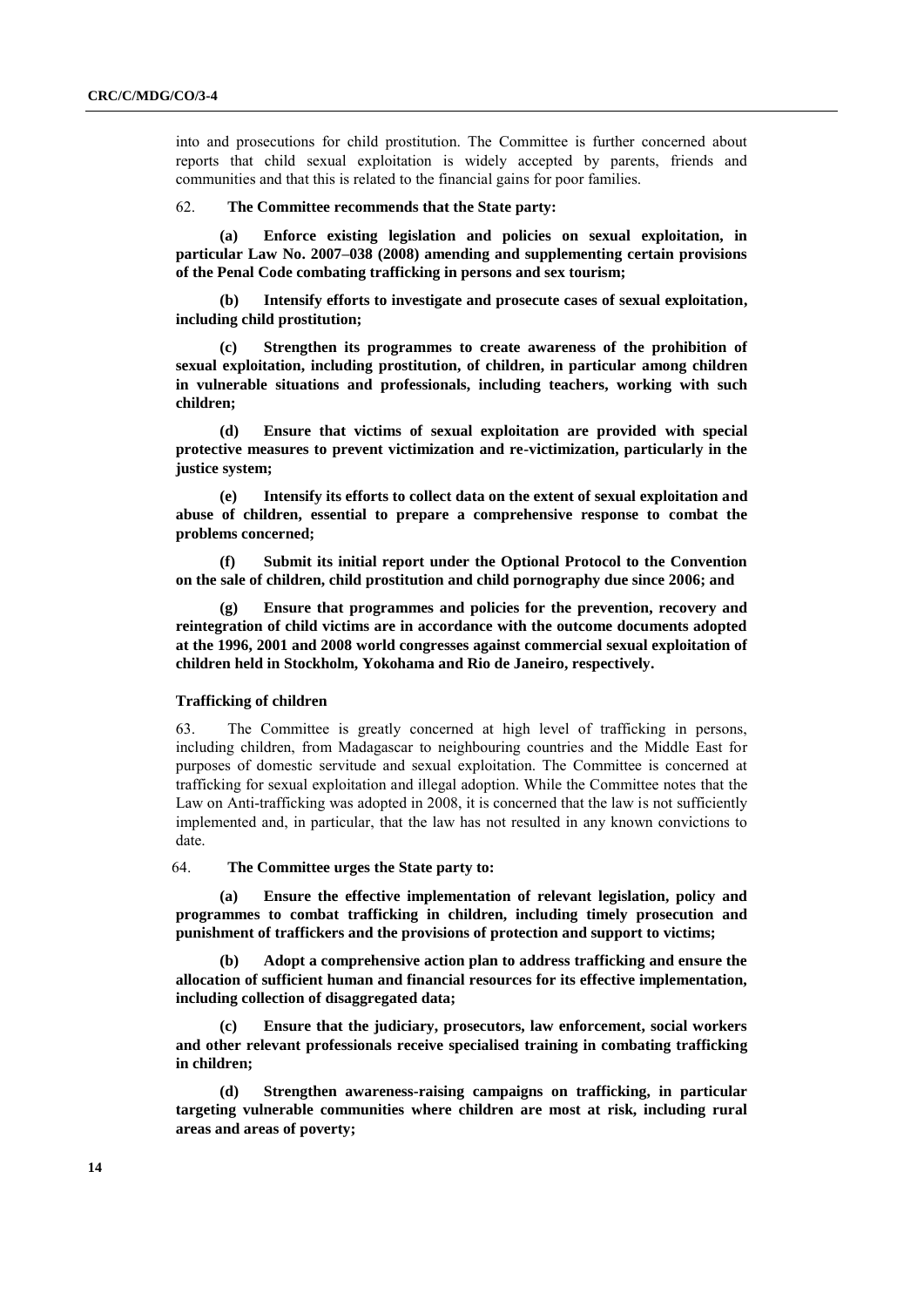**(e) Ensure rehabilitation and social integration of children who have been victims of trafficking;** 

**(f) Address the root cause of trafficking and exploitation by increasing its efforts to improve education for children and create employment-generating activities, in particular for women in rural and remote areas;**

**(g) Include in its next reports specific information on follow-up to these recommendations;**

**(h) Consider these recommendations together with the recommendations on trafficking of the Committee on the Elimination of Discrimination against Women (CEDAW/C/MDG/CO/5, para. 21) and the Committee on Economic, Social and Cultural Rights (E/C.12/MDG/CO/2, para. 24).**

#### **Administration of juvenile justice**

65. The Committee notes with concern that the juvenile justice reform has not been finalized and that a draft law on the administration of juvenile justice awaits consideration by Parliament, once appointed. In particular, the Committee is concerned that:

(a) No separate jurisdiction for children has been established and that the same legal procedures are often used for adults and children;

(b) Children, in particular girls, and adults are not separated in detention facilities and prison;

(c) Judges and prosecutors lack specialized training in juvenile justice;

(d) Children are not always provided with legal assistance; and

(e) Children aged 14 and over are held in prisons in substandard and overcrowded conditions, without adequate food and health care being provided to them.

66. **The Committee recommends that the State party bring its juvenile justice system fully in line with the Convention, in particular articles 37, 39 and 40, and with other relevant standards including the United Nations Standard Minimum Rules for the Administration of Juvenile Justice (Beijing Rules), the United Nations Guidelines for the Prevention of Juvenile Delinquency (Riyadh Guidelines), the United Nations Rules for the Protection of Juveniles Deprived of their Liberty (Havana Rules), the Guidelines for Action on Children in the Criminal Justice System and the Committee's general comment No. 10 (2007) on children's rights in juvenile justice. In particular, the Committee urges the State party to:**

**(a) To establish special jurisdiction for children, including child-friendly courts and other procedures;**

**(b) Ensure that children and adults are separated in prison;** 

**(c) Ensure that the judiciary apply child-friendly procedures to protect and respect the best interest of the child;** 

**(d) Ensure that judiciary, prosecutors and other relevant professionals receive systematic and specialized training in juvenile justice; and**

**(e) Ensure that children in prison are provided with appropriate nutrition, health services and access to education; and** 

**(f) To establish a programme of reintegration of children after release from prison or institutions.**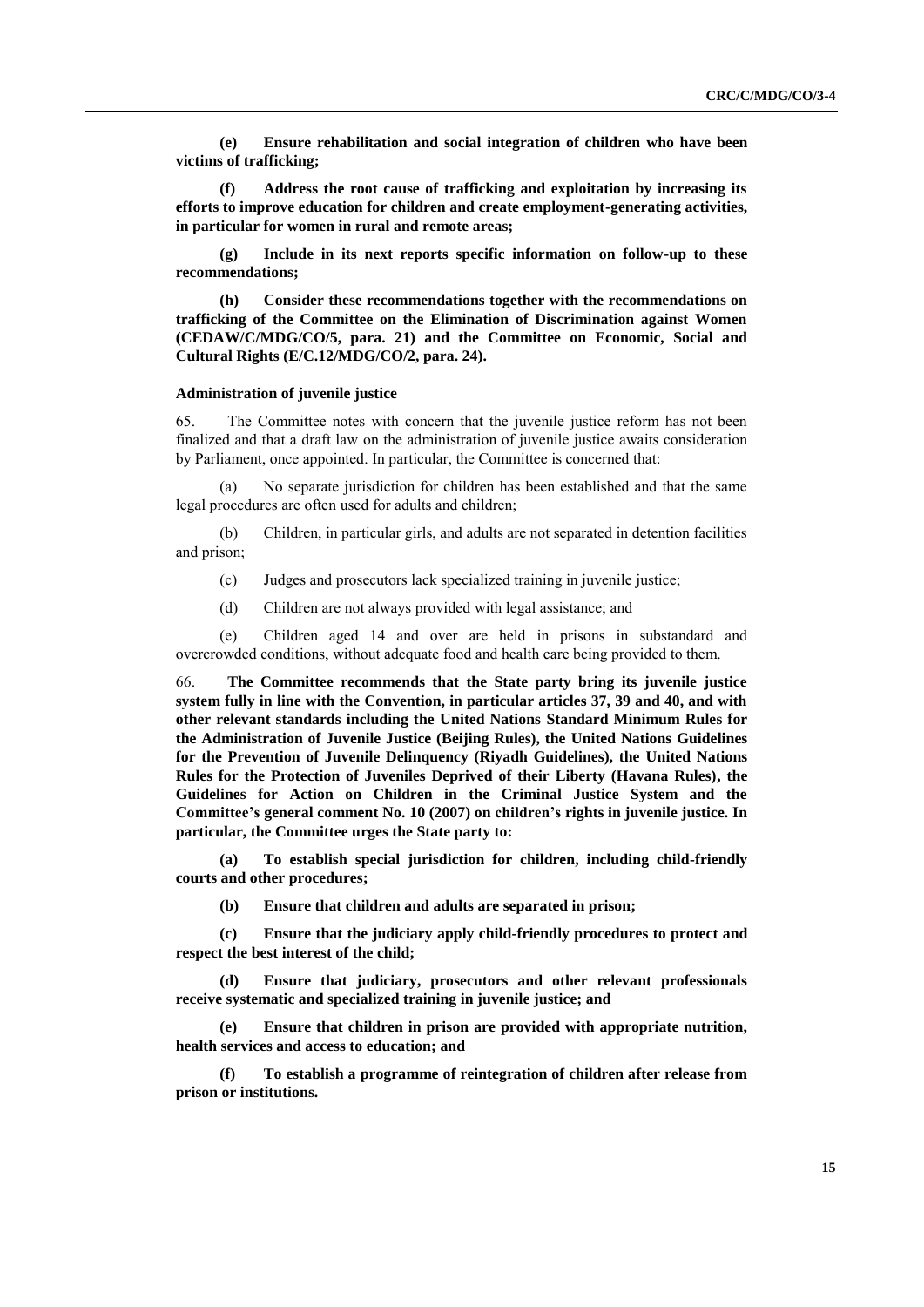#### **Protection of witnesses and victims of crimes**

67. The Committee notes with serious concern reports of high level of corruption in the judiciary, with a negative effect on legal accountability for crimes against children. The Committee is further concerned that witnesses and victims of crimes are deterred from seeking access to justice and non-judicial complaints mechanisms due to a fear of repercussions and a limited confidence in the system.

68. **The Committee recommends that the State party take urgent action to prevent, investigate and punish corruption or any other undue influence in the justice system and in non-judicial complaints processes. The Committee also recommends that the State party ensure, through adequate legal provisions and regulations, that all children victims and or witnesses of crimes, e.g. children victims of abuse, domestic violence, sexual and economic exploitation, abduction, and trafficking and witnesses of such crimes, including those perpetrated by State and non-State actors, are provided with the protection required by the Convention and that it take fully into account the Guidelines on Justice in Matters involving Child Victims and Witnesses of Crime. The Committee further recommends that children who are victims of crimes should have effective access to redress and reparation.**

## **H. Ratification of international human rights instruments**

69. **The Committee encourages the State party to accede to all core human rights instruments, including the Optional Protocol to the First International Covenant on Economic, Social and Cultural Rights, Second Optional Protocol to the International Covenant on Civil and Political Rights, aiming at the abolition of the death penalty, Optional Protocol to the Convention on the Elimination of All Forms of Discrimination against Women, Optional Protocol to the Convention against Torture and Other Cruel, Inhuman or Degrading Treatment or Punishment, International Convention on the Protection of the Rights of All Migrant Workers and Members of Their Families, Convention on the Rights of Persons with Disabilities, Optional Protocol to the Convention on the Rights of Persons with Disabilities and the International Convention for the Protection of All Persons from Enforced Disappearance.**

70. **The Committee urges the State party to fulfil its reporting obligations under the Optional Protocol on the involvement of children in armed conflict and the Optional Protocol on the sale of children, child prostitution and child pornography, the reports of which are both overdue as of 22 October 2006.**

## **I. Cooperation with regional and international bodies**

71. **The Committee recommends that the State party cooperate with the African Committee of Experts on the Rights and Welfare of the Child of the African Union in the implementation of the Convention and other human rights instruments, both in the State party and in other African Union member States.**

## **J. Follow-up and dissemination**

72. **The Committee recommends that the State party take all appropriate measures to ensure that the present recommendations are fully implemented by, inter alia, transmitting them to the Head of State, members of Parliament, relevant ministries, the Supreme Court and to local authorities for appropriate consideration and further action.**